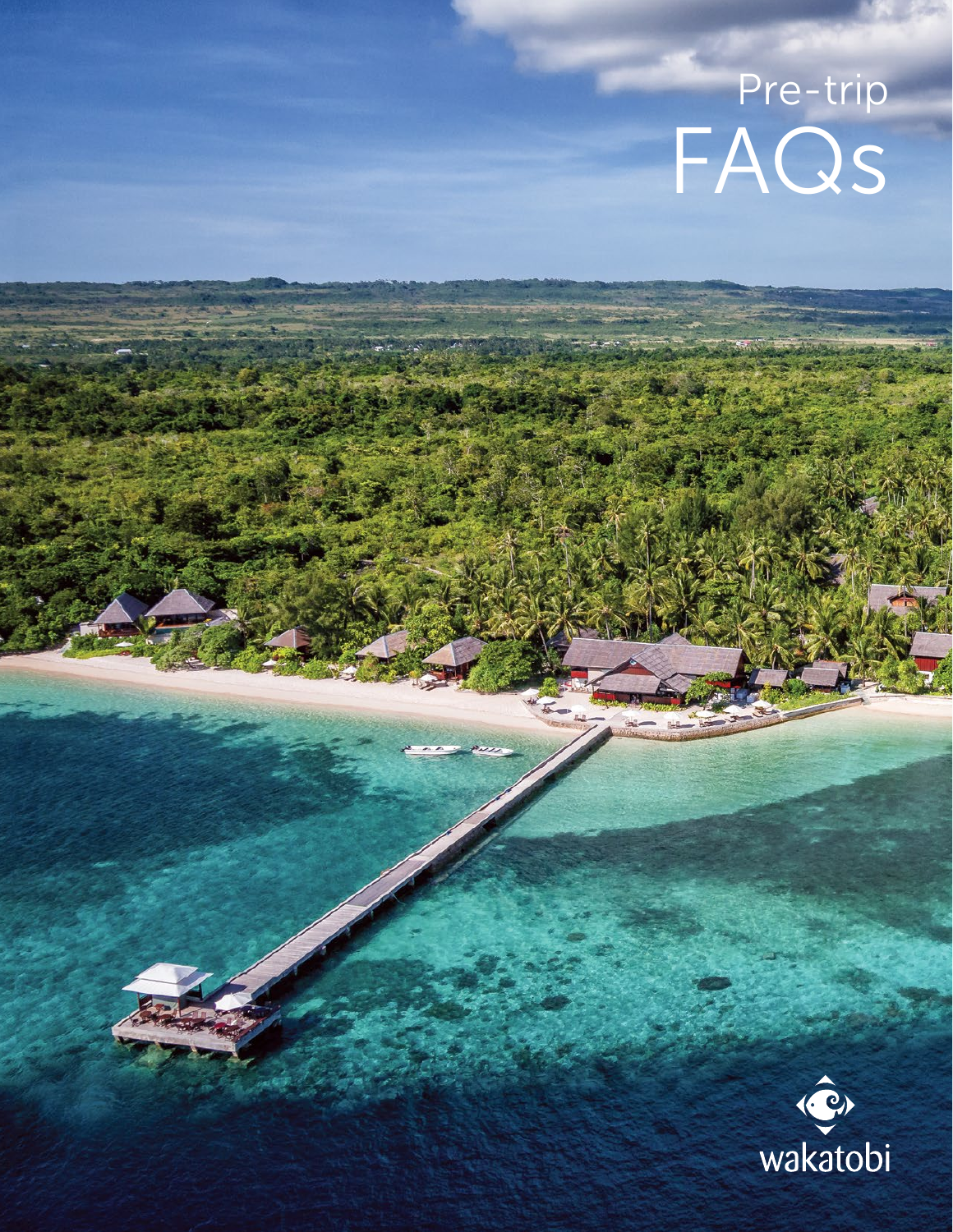Thank you for confirming your Wakatobi trip – we are looking forward to welcoming you to our secluded diving and snorkeling paradise. The following information has been collected to answer the most commonly asked questions at this stage, and to aid you in your preparation for the trip of a lifetime.

## Indonesian Visa

As per mid-April 2022: Entry into Indonesia is possible for the nationals of 60 countries\* by purchasing a 30 day "Visa-on-Arrival" at the time you land in Indonesia. Immediately after your arrival into Indonesia, you will be free to travel throughout the country. ASEAN passport holders are also able to enter through the Visa-Waiver programme.

The requirements for these visas are:

- a) a passport with at least 6 months validity from the day you arrive in Indonesia,
- b) at least one totally empty blank page in your passport.

\* Argentina, Australia, Austria, Belgium, Brazil, Brunei, Bulgaria, Cambodia, Canada, China, Croatia, Cyprus, Czech Republic, Denmark, Estonia, Finland, France, Germany, Greece, Hong Kong, Hungary, India, Ireland, Italy, Japan, Laos, Latvia, Lithuania, Luxembourg, Malaysia, Malta, Mexico, Myanmar, Netherlands, New Zealand, Norway, Philippines, Poland, Portugal, Qatar, Romania, Saudi Arabia, Seychelles, Singapore, Slovakia, Slovenia, South Africa, South Korea, Spain, Sweden, Switzerland, Taiwan, Thailand, Tunisia, Turkey, UAE, UK, USA, Vietnam.

For additional info on Indonesian Visa requirements check our website at [https://www.](https://www.wakatobi.com/faq/#visa) [wakatobi.com/faq/#visa.](https://www.wakatobi.com/faq/#visa)

# Travel & Dive Insurance

We strongly recommend that all guests protect their investment by securing a fully comprehensive travel insurance policy. Depending on your country of residence, there are several options from which to choose, e.g. Allianz, Divers Alert Network (DAN) and PADI Travel.

We also recommend you consider purchasing supplemental dive insurance prior to departing for your trip. These are offered by companies such as Divers Alert Network (DAN) and Dive Assure who offer specific dive-related policies that can often also include travel and gear, as well as accident coverage in one comprehensive policy.

*Please check with your physician and medical insurer in advance of your trip to verify that you are covered while traveling abroad and scuba diving.*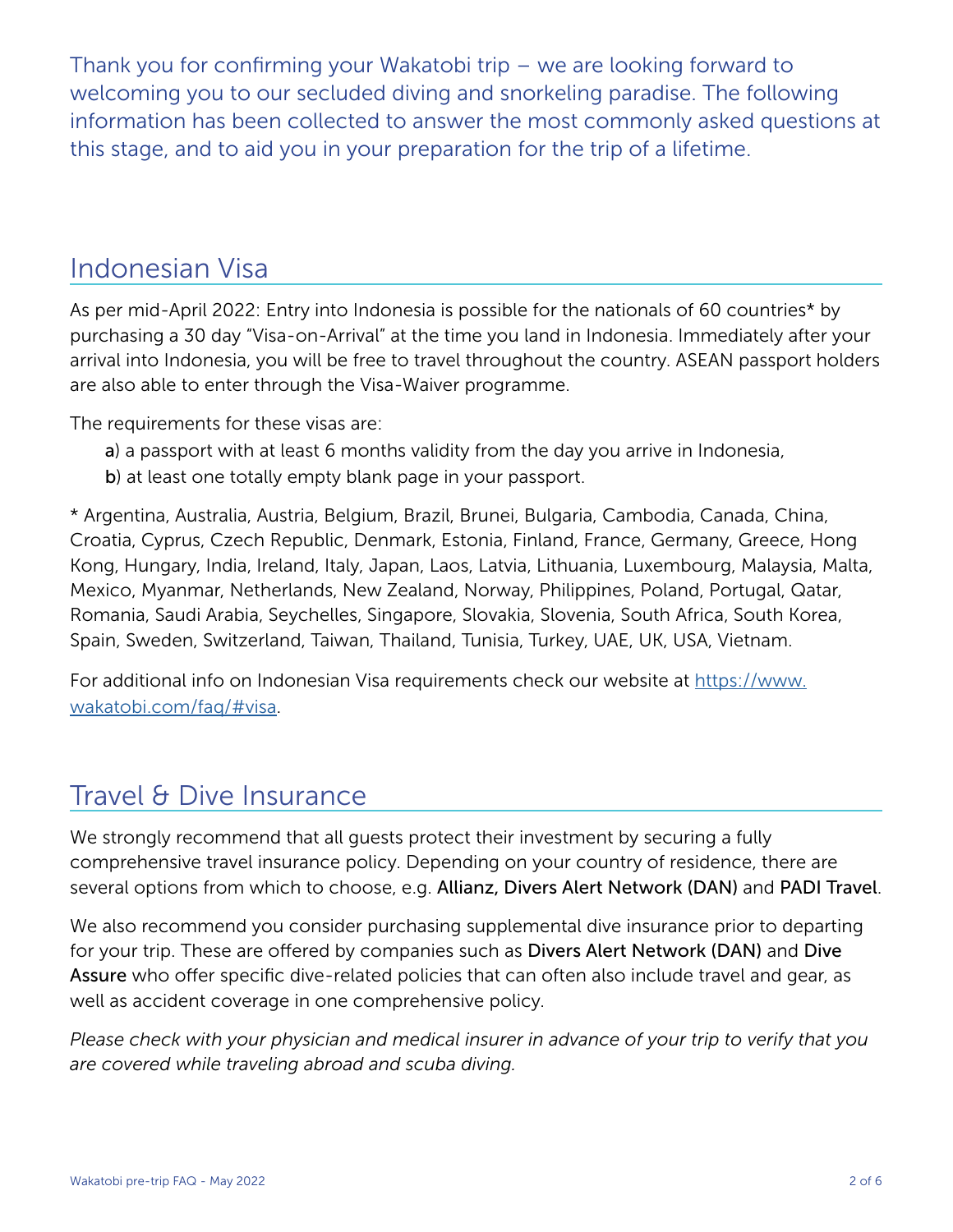#### In advance of travelling

About three weeks prior to your visit, we will be in touch with a request to complete a form on our website (https://www.wakatobi.com/crm/essential-information/). This form provides us with the information we need to know to prepare fully for your arrival.

If you already have all your travel details then you are welcome to complete this form now.

## Climate and water conditions at Wakatobi

Air temperature is in general around 30 °C (86F) during the day and nicely cooler in the evening. Water temperature is a fairly cool 26-28 °C (79-82°F).

For divers who tend to get chilled easily we suggest a full body 5mm dive suit, especially for those making several dives in a day. This may seem excessive, but keep in mind that most of our guests do a full four dives a day all around 70 minutes long. You'll get cooled off quite a bit!

For snorkelers we suggest a 3mm wetsuit for cold and sun protection or just a lycra skin for sun protection.

# What to pack

When travelling to Wakatobi it is not necessary to travel with shower gel, shampoo  $\theta$ conditioner as we provide these in every room at the resort and all cabins on Pelagian. We also provide towels, hair dryers, extension cables, power plug adaptors and power converters should you be a photographer or videographer and need these.

At Wakatobi we speak in terms of barefoot luxury; relaxed and casual clothes are the order of the day. Dress is usually informal in Indonesia due to the warm, humid climate and lightweight fabrics are recommended. Hats and light long sleeve shirts (for sun protection), light windbreakers, wraps, or even a sweatshirt should also be considered as it does cool down at night. Many of our guests do enjoy to dress up a little for dinner.

Casual shoes, sneakers or sandals are all you will require at the resort. Our walking paths are packed sand and guests are asked to remove their shoes in common area buildings such as the restaurant and longhouse. On Pelagian we ask guests not to wear shoes inside the yacht. Therefore, it is not necessary to bring more than one or two pairs with you to Wakatobi.

If you have any luggage that you will not need during you stay at Wakatobi, for example winter clothes, souvenirs bought in Bali, shoes etc - then we will happily store these in Bali and return these to you when you return to Bali. We do have laundry services available.

Guests who are able to trim on luggage and travel with less than 44lbs (20Kg) per passenger onboard our charter flight will earn a USD 100 eco traveler resort credit that can be used towards equipment rental, bar expenses, boutique, Spa treatments etc. More info on https://www.wakatobi.com/faq/#luggage.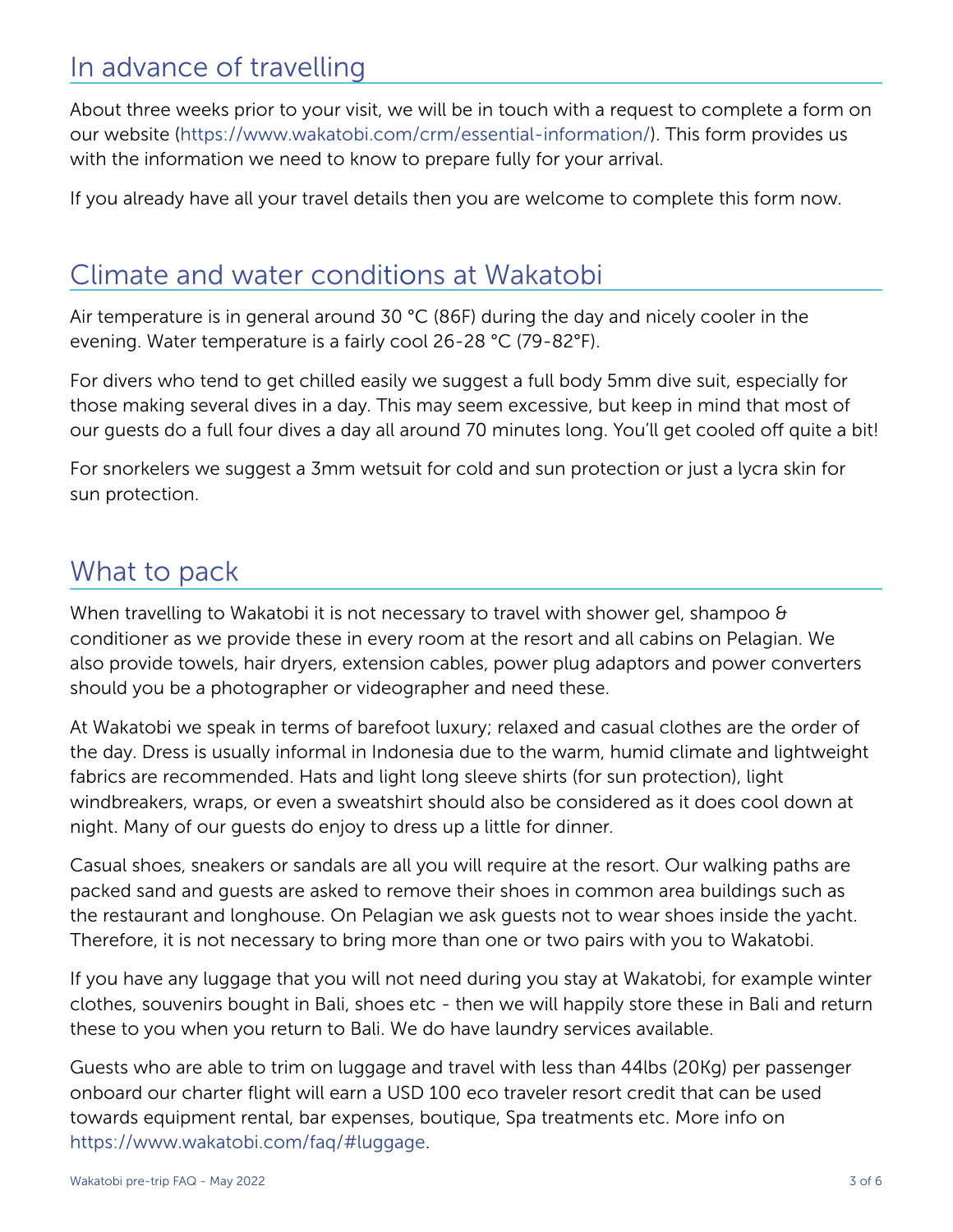# Your arrival in Bali

We arrange an airport greeting service for all guests of Wakatobi. One of our team will meet you just after you pass through immigration and enter the baggage reclaim hall. Our staff will assist you with claiming luggage and escort you out through customs to meet your driver (if there is one arranged) or show you to the airport taxi counter.

Our flight departs Bali early in the morning on flight days, which is why we ask that guests arrive in Bali at least one night before the start of their Wakatobi package. Following are suggestions for hotels that are nearby the airport if you are staying for just one night before or after your visit to Wakatobi.

| Belmond Jimbaran Puri (Jimbaran / 30 minutes from airport)                               | \$\$\$ |
|------------------------------------------------------------------------------------------|--------|
| (https://www.belmond.com/hotels/asia/bali/belmond-jimbaran-puri/)                        |        |
| The Anvaya Beach Resort Bali (Kuta / 20 minutes from airport)                            | SS.    |
| (www.santika.com/indonesia/kuta/anvaya-beach-resorts-bali/)                              |        |
| Novotel Bali Airport (In the Bali airport)                                               |        |
| (https://www.accorhotels.com/gb/hotel-9105-novotel-bali-ngurah-rai-airport-/index.shtml) |        |

# Bali tours and more

If you are interested in spending extra time in Bali before or after you visit Wakatobi our concierge team can help with arrangements for accommodations, activities, or day tours with our own Wakatobi tour guide. Please contact us at **bali@wakatobi.com**.

# Departure to Wakatobi

On the morning of the charter flight, we expect guests to arrive at the domestic departure terminal of the Bali airport at 6:45am. Guests need to meet with our staff (holding Wakatobi sign boards) outside the terminal building. Our staff will give you an entry pass that will get you through the security barrier.

On the other side of the barrier, you will meet with more Wakatobi staff. There is no need for tickets / confirmation documents on our charter as we personally assist all guests through check-in. We will take your luggage and escort you to the VIP lounge to wait for our flight.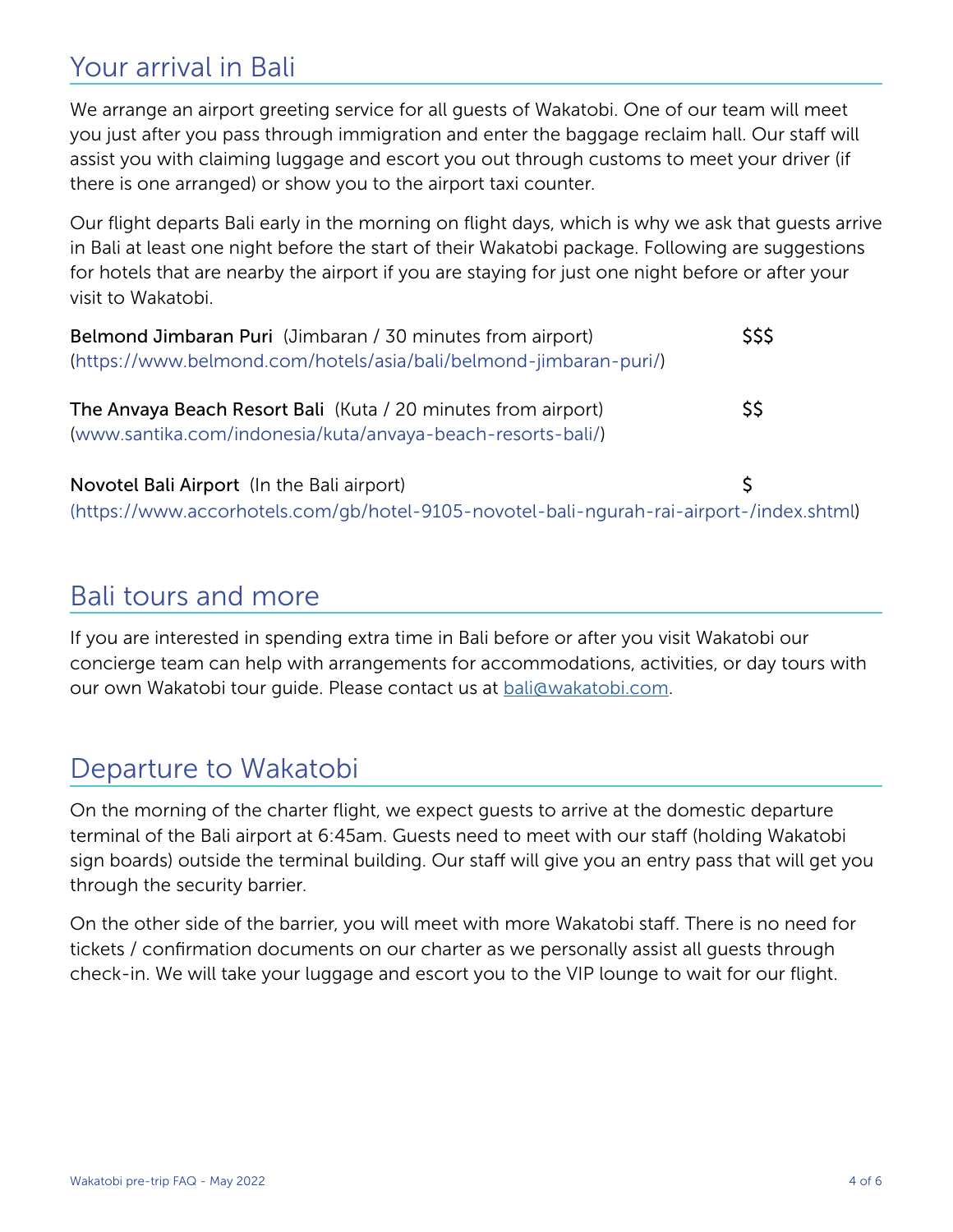# Planning your days

Many guests inquire in advance about times for meals, diving/snorkeling and fitting in other activities. To give you an idea following is a basic Resort schedule.

#### Resort schedule

Breakfast from 6:30 to 9:00am First dive - boats depart at 7:00 am with the first dive at, or around 7:30am Second dive at or around 9:30am - 10:00am Lunch from 12:30pm to 2:30pm Third dive at 2:15pm, or at sunset when a night dive is offered instead Dinner from 7:00pm to 9:00pm

Note: When dive #1 and #2 are nearby the Resort, the boat will return to the Resort for a short break during the surface interval. Should both dive #1 and #2 take place further away from the Resort, the boat will not return to the Resort till lunch time.

# Spa services and additional activities

The Spa is open every day from 9am to 9pm. The last Spa booking is at 8pm. Spa treatments can be booked onsite or in advance. Please schedule with reception in the Longhouse or for advance bookings check with the Bali office at [office@wakatobi.com](mailto:office@wakatobi.com).

Once you arrive you will receive a schedule with detailed information about our Behind the Scenes tour, village tours at Lamanggau, towel art, Indonesian cooking classes and other activities. To reserve watersports equipment such as stand up paddleboards or kayaks, you can inquire at the Dive Center in the Longhouse.